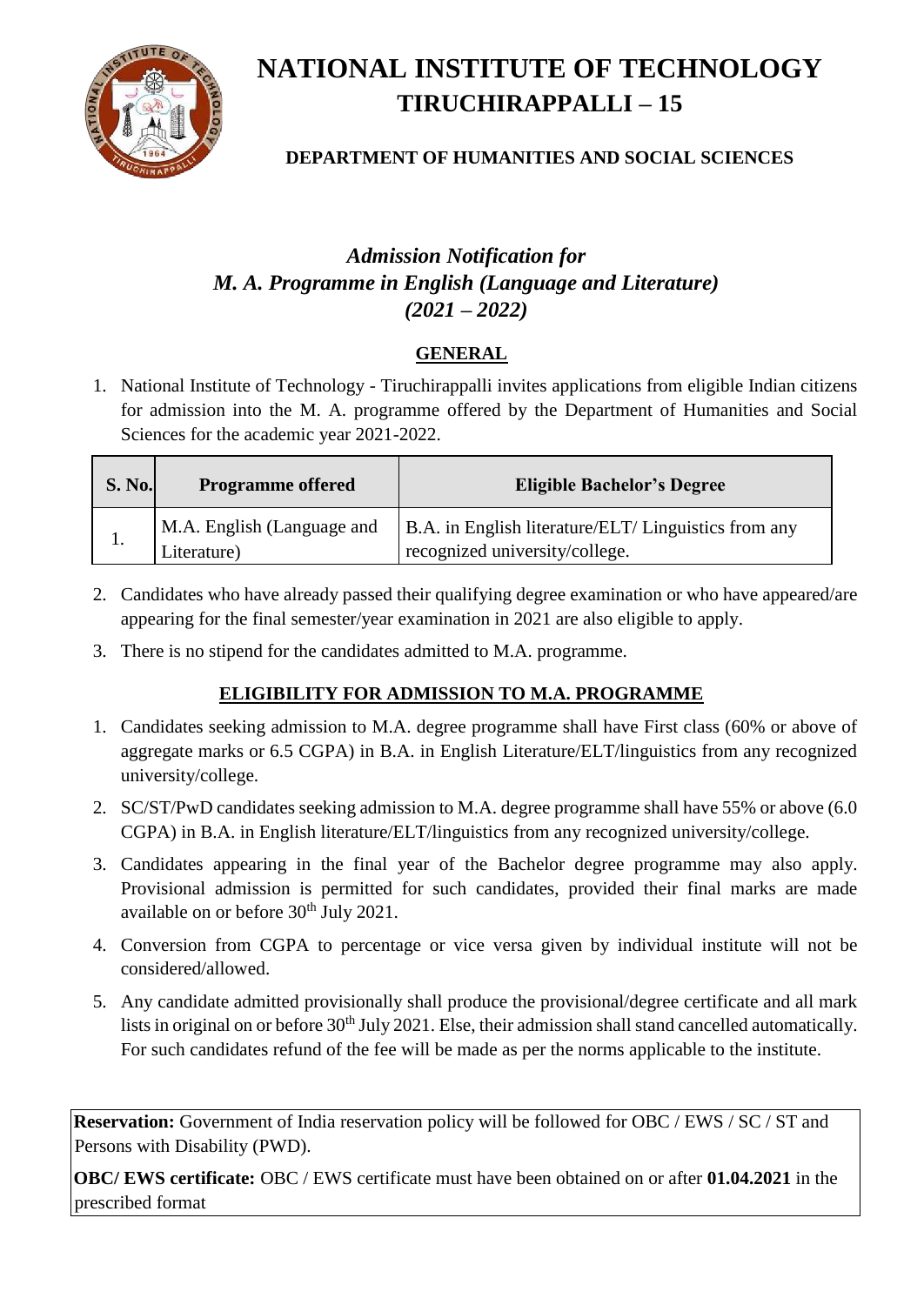#### **How to apply?**

- 1. Candidates are required to apply through **Online mode only.**
- 2. Click the link to the application form given in the information brochur[e.](http://www.nitt.edu/)
- 3. Candidate has to upload the following documents at respective tabs while applying
	- i. All Mark Sheets  $(10<sup>th</sup>, HSC, UG)$
	- ii. Transfer Certificate
	- iii. Degree/Provisional certificate (Course Completion/Bonafide certificate from the Head of the Institution where he/she last studied for result awaiting candidates).
	- iv. Community/EWS certificate (if applicable),
	- v. PWD certificate (if applicable) and
- 4. The candidate needs to pay the registration fee before filling the application form. The registration fee is Rs. 500/- for OC/EWS/OBC and Rs.200/- for SC/ST/PWD candidates. The payment should be made only through State Bank Collect (SB Collect). **PAYMENT IN ANY OTHER MODE WILL NOT BE ACCEPTED.**
- 5. The registration fee is non-refundable.
- 6. The last date for submission of online application is 30th April 2021.
- 7. **INCOMPLETE APPLICATIONS WILL BE SUMMARILY REJECTED.**

## **SELECTION PROCEDURE**

Candidates will be shortlisted based on their eligibility criteria. The shortlisted candidates will be called for an interview. The selection of candidates will be based on an online personal interview conducted by a panel of members and competent authority.

## *Shortlisted Candidates will be intimated through mail well before the date of interview and the list of shortlisted candidates will also be available in the institute website [-](http://www.nitt.edu/) [www.nitt.edu](http://www.nitt.edu/)*

### **Original Certificates to be produced at the time of admission:**

- 1. Admission letter received from NIT, Tiruchirappalli
- 2. Degree/provisional certificate
- 3. Consolidated Grade or mark sheet of qualifying degree examinations
- 4. Course completion / Bonafide certificate for result awaiting candidates
- 5. Transfer certificate issued by the institute last studied
- 6. Migration certificate
- 7. OBC/EWS certificate issued on or after 01.04.2021 by the competent authority, if applicable
- 8. SC/ST certificate issued by the competent authority, if applicable
- 9. Certificate for PWD candidates issued by the Medical Board notified under PWD Act.

### **Details**

The selection of candidates is based on an online personal interview conducted by a panel of members and competent authority.

If a candidate has been admitted due to any mistake made inadvertently in the processing of applications and during the admission stage, the institute reserves the right to cancel the seat at any stage.